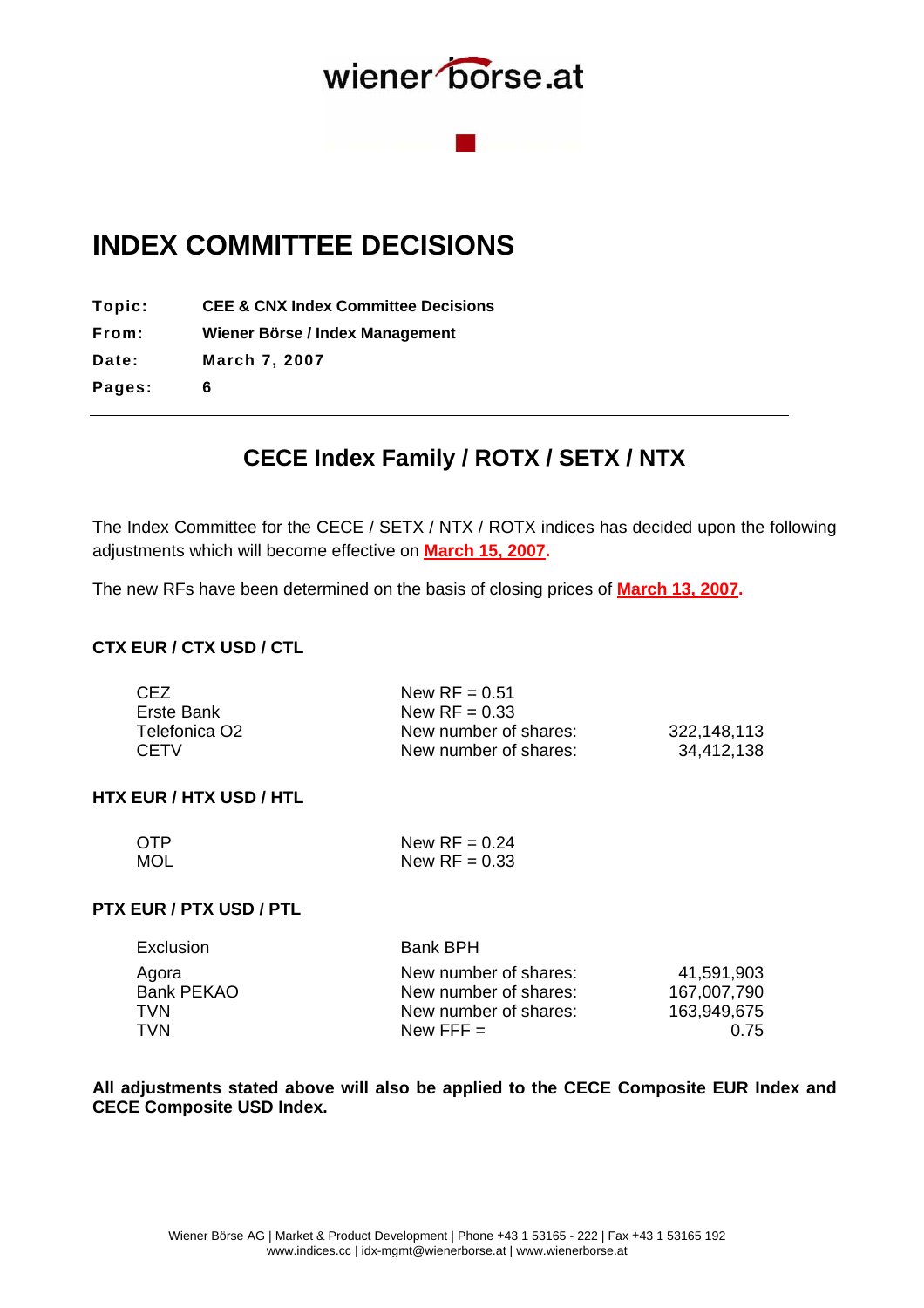

## **SETX EUR / SETX USD**

| Inclusion<br><b>Inclusion</b> | Telekom Slovenije (6,535,478; FFF = 0.50; RF = 0.83)<br>Transelectrica (73,297,866; FFF = $0.25$ ; RF = $0.95$ ) |               |
|-------------------------------|------------------------------------------------------------------------------------------------------------------|---------------|
| <b>BRD Groupe</b>             | New FFF $=$                                                                                                      | 0.25          |
| Banca Transilvania            | New number of shares:                                                                                            | 3,933,548,622 |
| Mercator                      | New number of shares:                                                                                            | 3,765,361     |
| Pivovarna Lasko               | New number of shares:                                                                                            | 8,578,391     |
| <b>ROMANIA</b>                | New Market $RF = 0.95$                                                                                           |               |
| <b>SLOVENIA</b>               | New Market $RF = 0.83$                                                                                           |               |
|                               |                                                                                                                  |               |

**All adjustments in the CECE Composite Index and the SETX will also be applied to the CECE Extended Index (**CECE*xt*)**.** 

## **ROTX**

| <b>BRD-Groupe</b>      | New FFF $=$           | 0.25          |
|------------------------|-----------------------|---------------|
| <b>Banca Carpatica</b> | New number of shares: | 1,396,039,002 |
| Banca Transilvania     | New number of shares: | 3,933,548,622 |
| <b>BRD-Groupe</b>      | New $RF = 0.89$       |               |
| Banca Transilvania     | New $RF = 0.80$       |               |
| Petrom                 | New $RF = 0.41$       |               |
|                        |                       |               |

### **CECE Banking**

| Exclusion                                                                                     | <b>Bank BPH</b>                                                                                           |                                                    |
|-----------------------------------------------------------------------------------------------|-----------------------------------------------------------------------------------------------------------|----------------------------------------------------|
| <b>BRD Groupe</b><br><b>BRE Bank</b><br><b>Bank PEKAO</b><br>Banca Transilvania<br>Erste Bank | New FFF $=$<br>New number of shares:<br>New number of shares:<br>New number of shares:<br>New $RF = 0.68$ | 0.25<br>29,487,035<br>167,007,790<br>3,933,548,622 |
| <b>POLAND</b>                                                                                 | New Market $RF = 1.00$                                                                                    |                                                    |
| <b>CECE Oil &amp; Gas</b>                                                                     |                                                                                                           |                                                    |
| <b>PKN Orlen</b><br><b>MOL</b>                                                                | New $RF = 0.94$<br>New $RF = 0.50$                                                                        |                                                    |
| <b>CECE Health Care</b>                                                                       |                                                                                                           |                                                    |
| <b>KRKA</b><br>Richter Gedeon<br>Zentiva                                                      | New $RF = 0.47$<br>New $RF = 0.67$<br>New $RF = 0.99$                                                     |                                                    |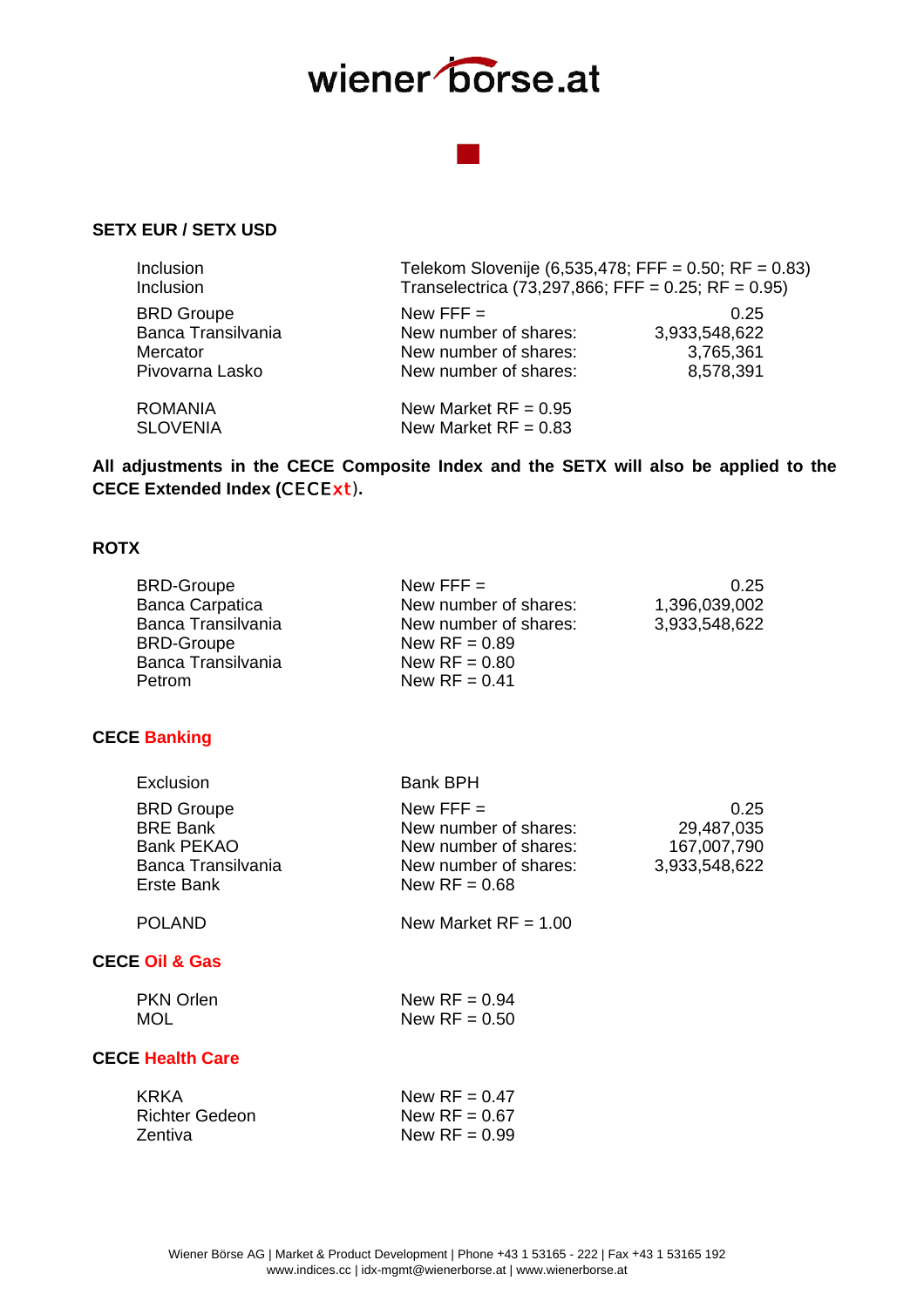## **CECE Telecom**

| Inclusion                                                                   | Telecom Slovenije (6,535,478; FFF = 0.50; RF = 1.00)                           |             |
|-----------------------------------------------------------------------------|--------------------------------------------------------------------------------|-------------|
| Telefonica O2<br>Magyar Telekom<br>Telefonica O <sub>2</sub><br><b>TPSA</b> | New number of shares=<br>New $RF = 0.91$<br>New $RF = 0.57$<br>New $RF = 0.29$ | 322,148,113 |
|                                                                             |                                                                                |             |

### **NTX**

| Exclusion                 | <b>Bank BPH</b>                                |               |
|---------------------------|------------------------------------------------|---------------|
| Inclusion                 | PGNiG $(5,150,000,000;$ FFF = 0.25; RF = 1.00) |               |
| <b>BRD Groupe</b>         | New FFF $=$                                    | 0.25          |
| <b>Bank PEKAO</b>         | New number of shares:                          | 167,007,790   |
| <b>OMV</b>                | New number of shares:                          | 298,378,270   |
| Telefonica O <sub>2</sub> | New number of shares:                          | 322,148,113   |
| Banca Transilvania        | New number of shares:                          | 3,933,548,622 |
| <b>CETV</b>               | New number of shares:                          | 34,412,138    |
|                           |                                                |               |

AUSTRIA New Market RF = 0.83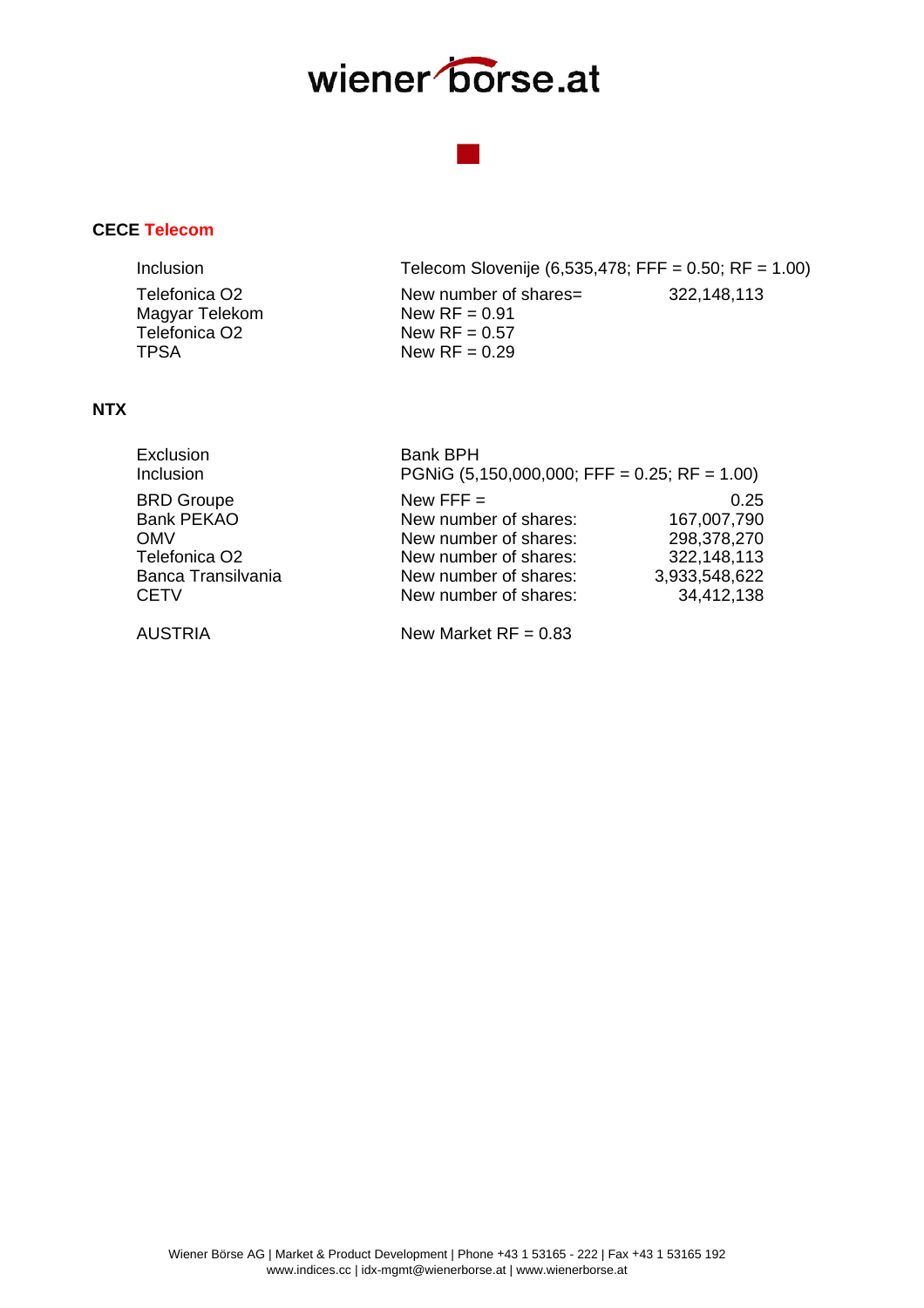## **RTX / RDX / RDXxt**

The Index Committee for the RTX / RDX and RDX*xt* indices has decided upon the following adjustments which will become effective on **March 19, 2007.**

The new RFs for the Russian indices have been determined on the basis of closing prices (in RTX mid of last bid-ask-quotation) of **March 15, 2007.**

#### **Harmonization of calculation and dissemination start:**

From March 19, 2007 onward the index calculation and dissemination of RDX EUR and RDX*xt* EUR will start at **10:00 a.m**. CET (instead of 9:00 a.m. CET) in accordance with the market opening on LSE's IOB market segment.

### **RTX**

| Exclusion<br>Exclusion       | Sistema<br><b>Gazprom Neft</b>                                                                           |                |
|------------------------------|----------------------------------------------------------------------------------------------------------|----------------|
| Inclusion<br>Inclusion       | Severstal $(1,007,701,355;$ FFF = 0.25; RF = 1.00)<br>Novolipetsk (5,993,227,240; FFF = 0.25; RF = 1.00) |                |
| Lukoil<br>Gazprom<br>Rosneft | New $RF = 0.89$<br>New $RF = 0.38$<br>New number of shares:                                              | 10,598,177,817 |

## **RDX EUR / RDX USD**

| Exclusion<br>Exclusion | Sistema<br><b>Gazprom Neft</b>                          |
|------------------------|---------------------------------------------------------|
| Inclusion              | Severstal                                               |
|                        | $(1,007,701,355;$ FFF = 0.25; RF = 1.00; DR-Ratio 1:1)  |
| Inclusion              | Novolipetsk                                             |
|                        | $(5,993,227,240;$ FFF = 0.25; RF = 1.00; DR-Ratio 1:10) |
| Lukoil                 | New $RF = 0.89$                                         |
| Gazprom                | New $RF = 0.38$                                         |
| Rosneft                | New number of shares:<br>10,598,177,817                 |
|                        |                                                         |

### **RDX***xt* **EUR / RDX***xt* **USD**

| Lukoil                | New $RF = 0.16$       |                |
|-----------------------|-----------------------|----------------|
| Gazprom               | New $RF = 0.07$       |                |
| <b>Norilsk Nickel</b> | New $RF = 0.50$       |                |
| Surgutneftegaz        | New $RF = 0.41$       |                |
| UES.                  | New $RF = 0.66$       |                |
| Rosneft               | New $RF = 0.39$       |                |
| Rosneft               | New number of shares: | 10,598,177,817 |
| Severstal             | New number of shares: | 1,007,701,355  |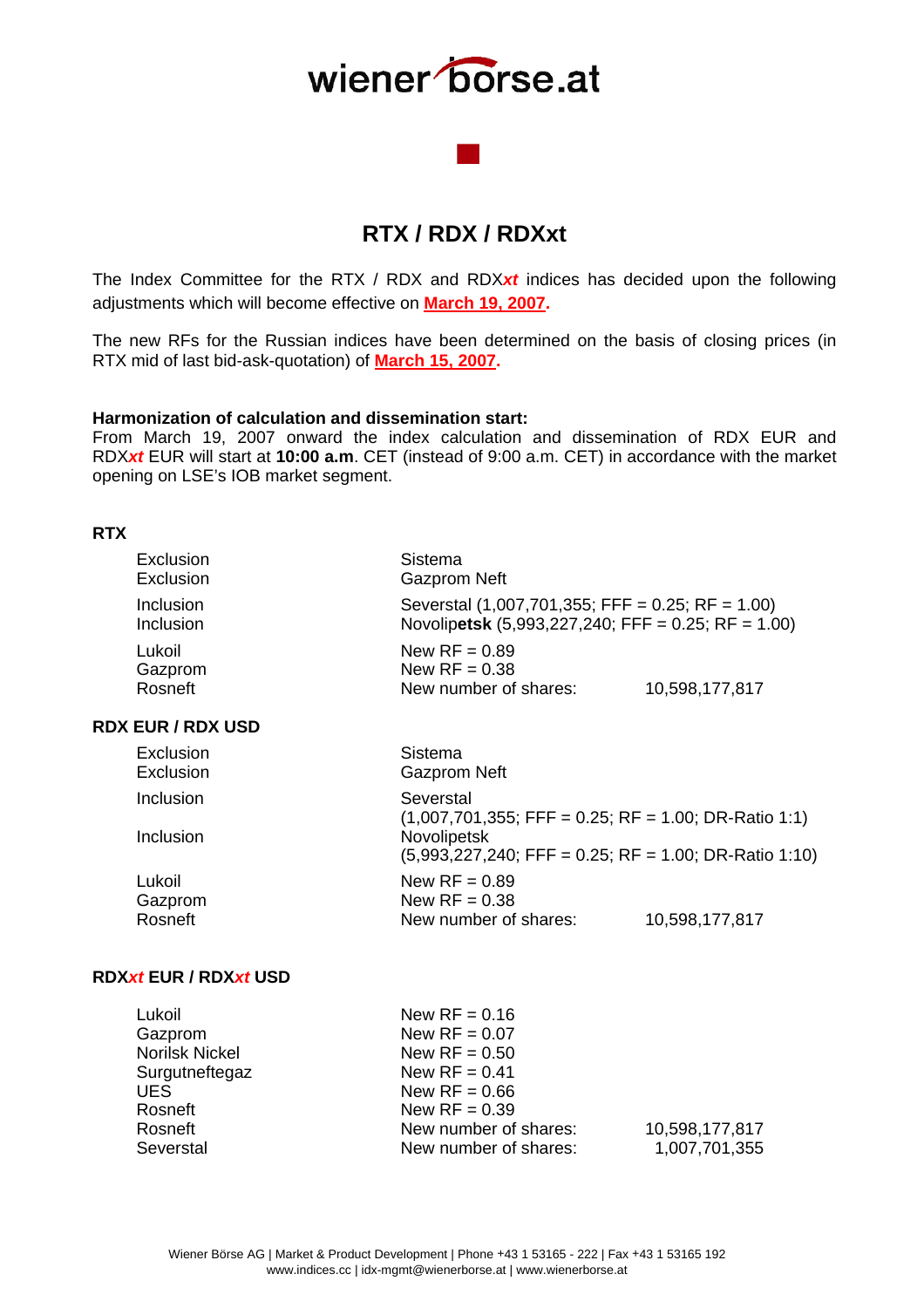## **CNX / CNX EUR / CNX USD**

The CNX Index Committee has decided upon the following adjustments which will become effective on **March 19, 2007.**

## **CNX RMB / CNX EUR / CNX USD**

| Exclusion                           | Cosco Shipping (600428)                                                                                                                                  |               |
|-------------------------------------|----------------------------------------------------------------------------------------------------------------------------------------------------------|---------------|
| Exclusion                           | Yantai Wanhua (600309)                                                                                                                                   |               |
| Exclusion                           | Minmetals Dev. (600058)                                                                                                                                  |               |
| Exclusion                           | Yanzhou Coal (600188)                                                                                                                                    |               |
| Exclusion                           | Shandong Aluminium (600205)                                                                                                                              |               |
| Inclusion<br>Inclusion<br>Inclusion | SH Int. Port (600018) (2,421,710,550; FF = 1; RF=1)<br>Moutai (600519) (302,318,016; FF=1; RF=1)<br>Ping An Insurance (601318) (575,000,000; FF=1; RF=1) |               |
| Shanghai Airport (600009)           | New number of shares:                                                                                                                                    | 997,128,475   |
| Baotou Steel (600010)               | New number of shares:                                                                                                                                    | 1,844,778,381 |
| Minsheng Banking (600016)           | New number of shares:                                                                                                                                    | 6,113,531,446 |
| Merchants Bank (600036)             | New number of shares:                                                                                                                                    | 4,709,629,695 |
| Tsinghua Tongfang (600100)          | New number of shares:                                                                                                                                    | 384,625,315   |
| Tianjin Port (600717)               | New number of shares:                                                                                                                                    | 723,256,609   |
|                                     |                                                                                                                                                          |               |